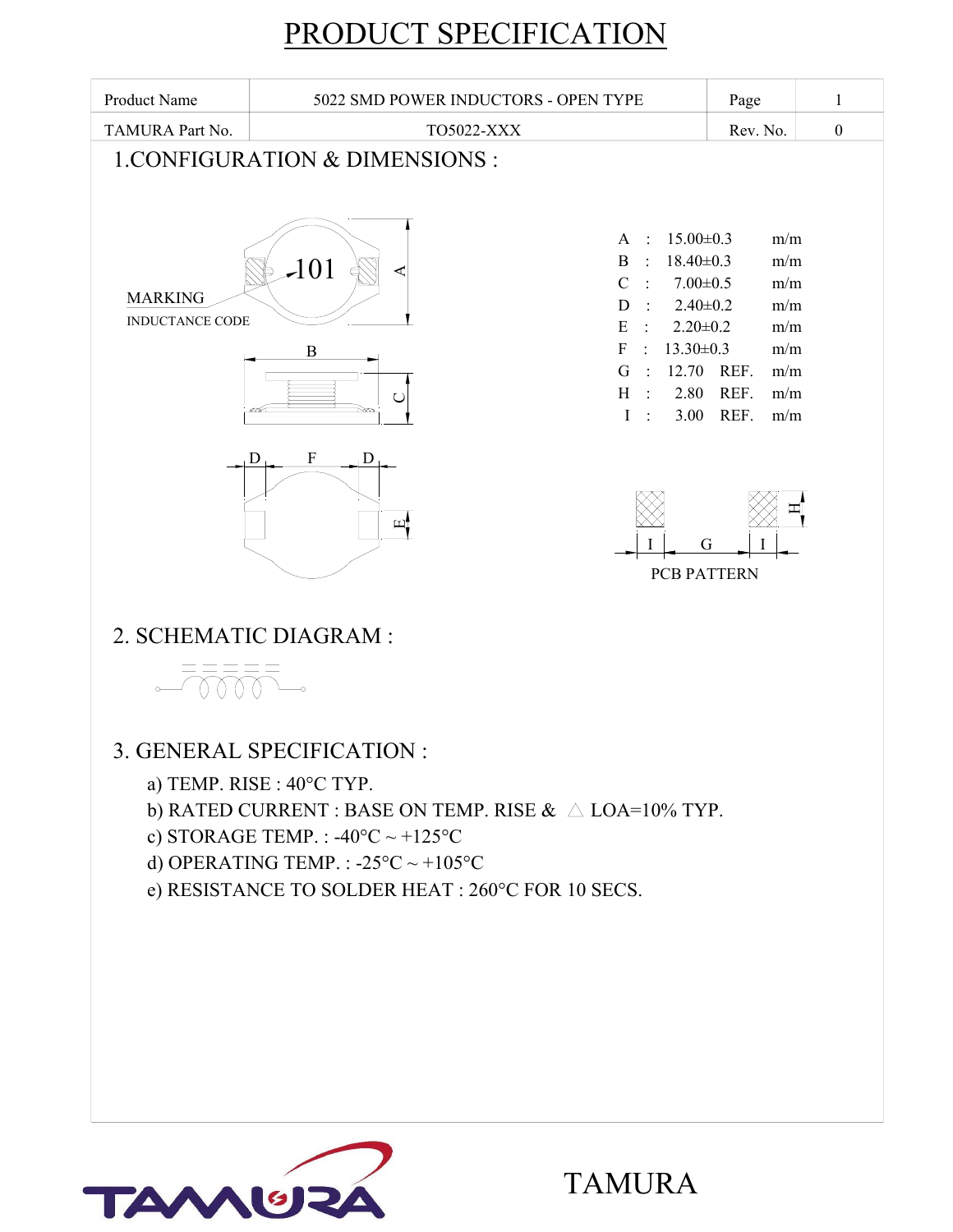| <b>Product Name</b> |                        | 5022 SMD POWER INDUCTORS - OPEN TYPE |                 |                            |                            | Page              | 2 |
|---------------------|------------------------|--------------------------------------|-----------------|----------------------------|----------------------------|-------------------|---|
|                     | TAMURA Part No.        | TO5022-XXX                           |                 |                            | Rev. No.                   | $\theta$          |   |
|                     |                        | 4. ELECTRICAL CHARACTERISTICS :      |                 |                            |                            |                   |   |
|                     | <b>TAMURA Part No.</b> | <b>INDUCTANCE</b><br>$(\mu H)$       | TEST FREQ. (HZ) | <b>SRF</b><br>MHZ)<br>TYP. | RDC<br>mOhm)<br><b>MAX</b> | <b>IDC</b><br>(A) |   |
|                     | TO5022-1R0M            | $1.00 \pm 20\%$                      | 100K            | 80.0                       | 9                          | 8.60              |   |
|                     | TO5022-2R2M            | $2.20 \pm 20\%$                      | 100K            | 80.0                       | 14                         | 7.10              |   |
|                     | TO5022-3R3M            | $3.30 \pm 20\%$                      | 100K            | 60.0                       | 15                         | 6.20              |   |
|                     | TO5022-5R6M            | $5.60 \pm 20\%$                      | 100K            | 40.0                       | 20                         | 5.30              |   |
|                     | TO5022-100M            | $10.00 \pm 20\%$                     | 100K            | 30.0                       | 31                         | 4.30              |   |
|                     | TO5022-150M            | $15.00 \pm 20\%$                     | 100K            | 22.0                       | 36                         | 4.00              |   |
|                     | TO5022-220M            | $22.00 \pm 20\%$                     | 100K            | 20.0                       | 47                         | 3.50              |   |
|                     | TO5022-330M            | $33.00 \pm 20\%$                     | 100K            | 15.0                       | 66                         | 3.00              |   |
|                     | TO5022-470M            | $47.00 \pm 20\%$                     | 100K            | 9.0                        | 89                         | 2.60              |   |
|                     | TO5022-680M            | $68.00 \pm 20\%$                     | 100K            | 8.0                        | 130                        | 2.30              |   |
|                     | TO5022-101M            | $100.00 \pm 20\%$                    | 100K            | 7.0                        | 190                        | 1.80              |   |

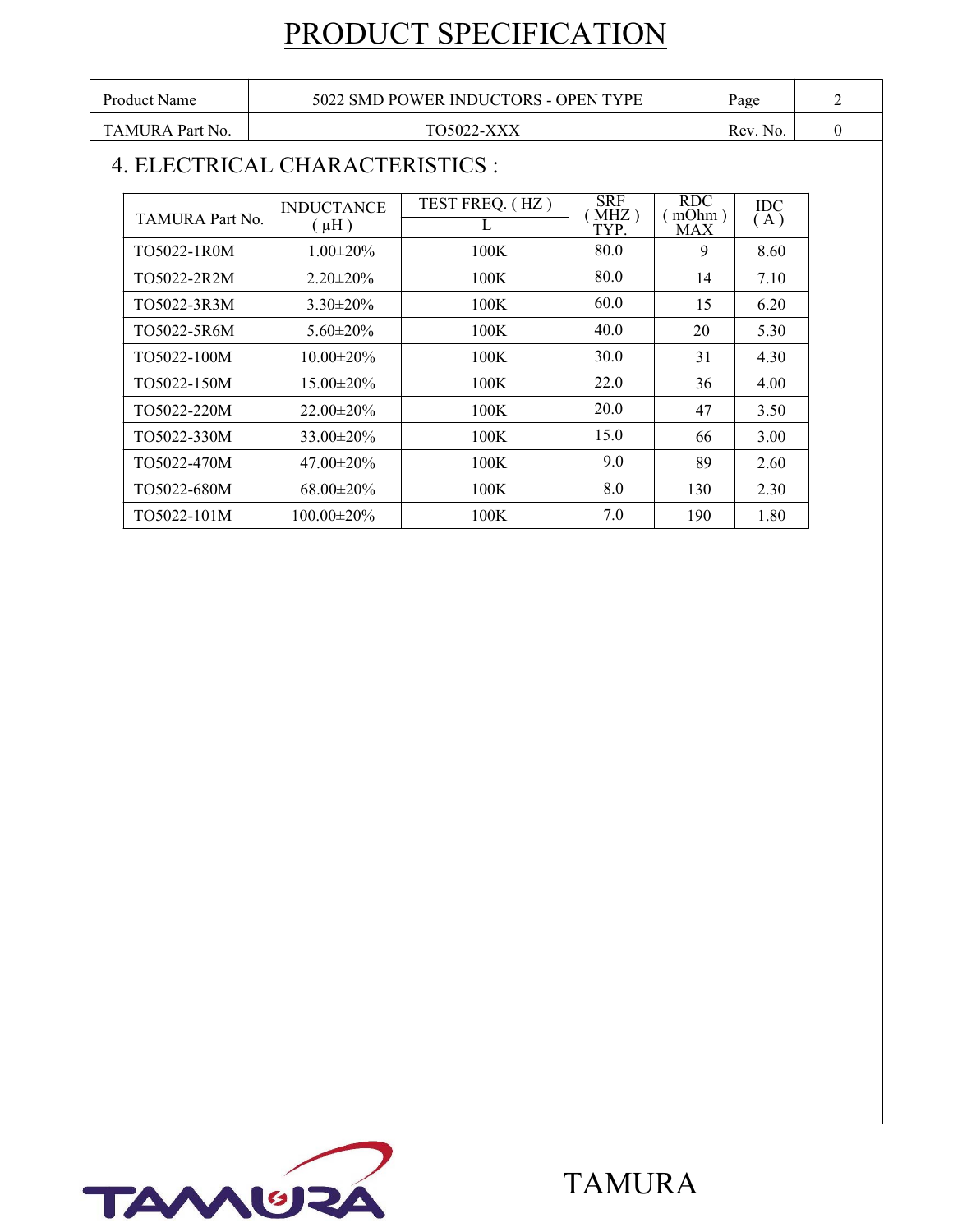

|  | SERIES | INNER : RFFI |                                                      |                             | OUTER : CARTON |      |                          |
|--|--------|--------------|------------------------------------------------------|-----------------------------|----------------|------|--------------------------|
|  |        |              | $Q'TY$ (PCS) G.W. (gw) STYLE $ Q'TY$ (PCS) G.W. (kg) |                             |                |      | SIZE (cm)                |
|  | T05022 | 250          |                                                      | $1250$   $13 - 32$   $1000$ |                | 16.1 | $40 \times 20 \times 26$ |

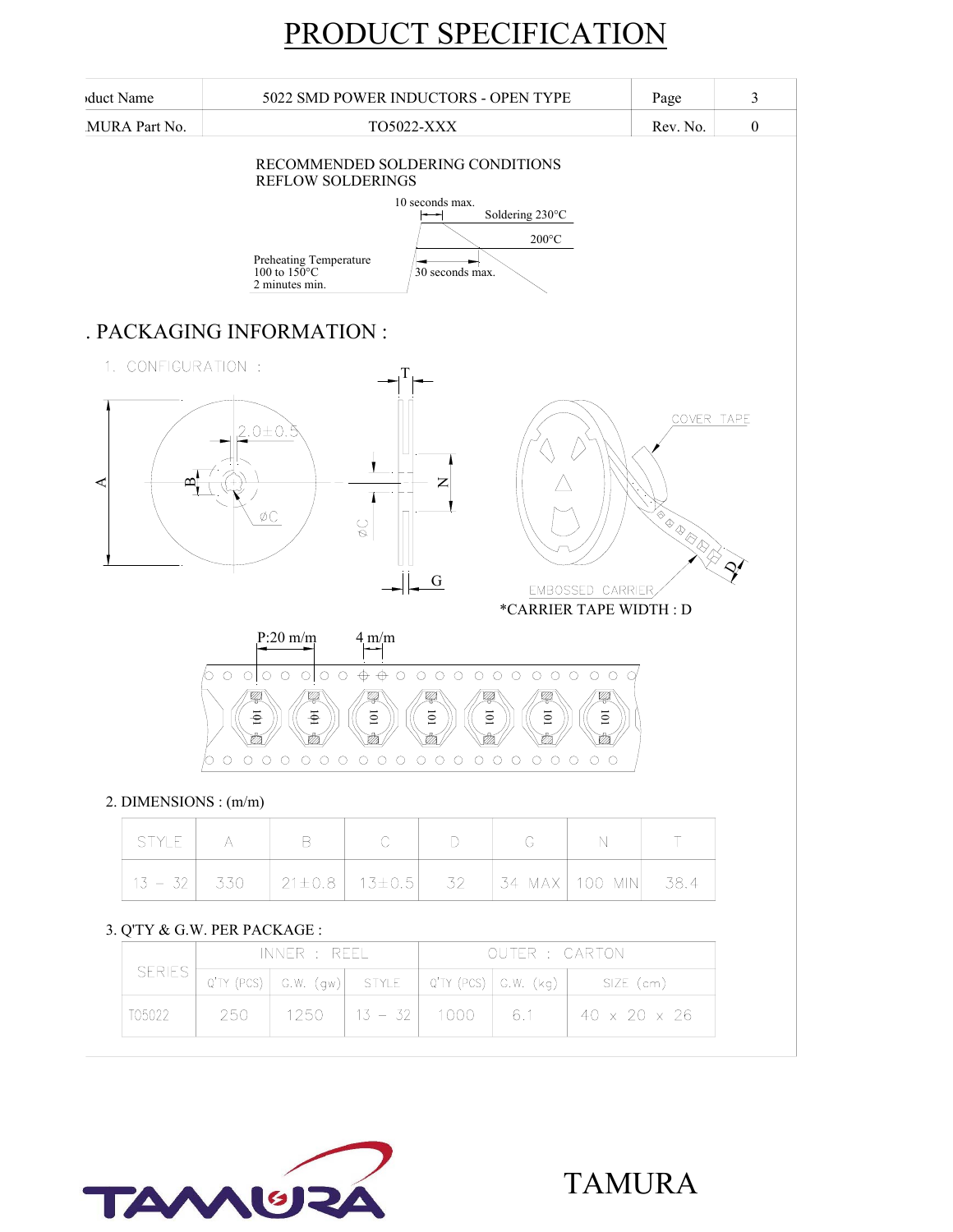| Product Name                | 5022 SMD POWER INDUCTORS - OPEN TYPE                                                  |                                                           | $\overline{4}$ |
|-----------------------------|---------------------------------------------------------------------------------------|-----------------------------------------------------------|----------------|
| TAMURA Part No.             | Rev. No.                                                                              | $\boldsymbol{0}$                                          |                |
| 6. Part No. FORMAT :        |                                                                                       |                                                           |                |
| $\mathbf T$<br>$\mathbf{O}$ | 5<br>$\overline{c}$<br>$\overline{2}$<br>$\boldsymbol{0}$<br><b>SIZE</b><br>TYPE CODE | TOLERANCE CODE<br>INDUCTANCE CODE<br><b>TAMURA PREFIX</b> |                |